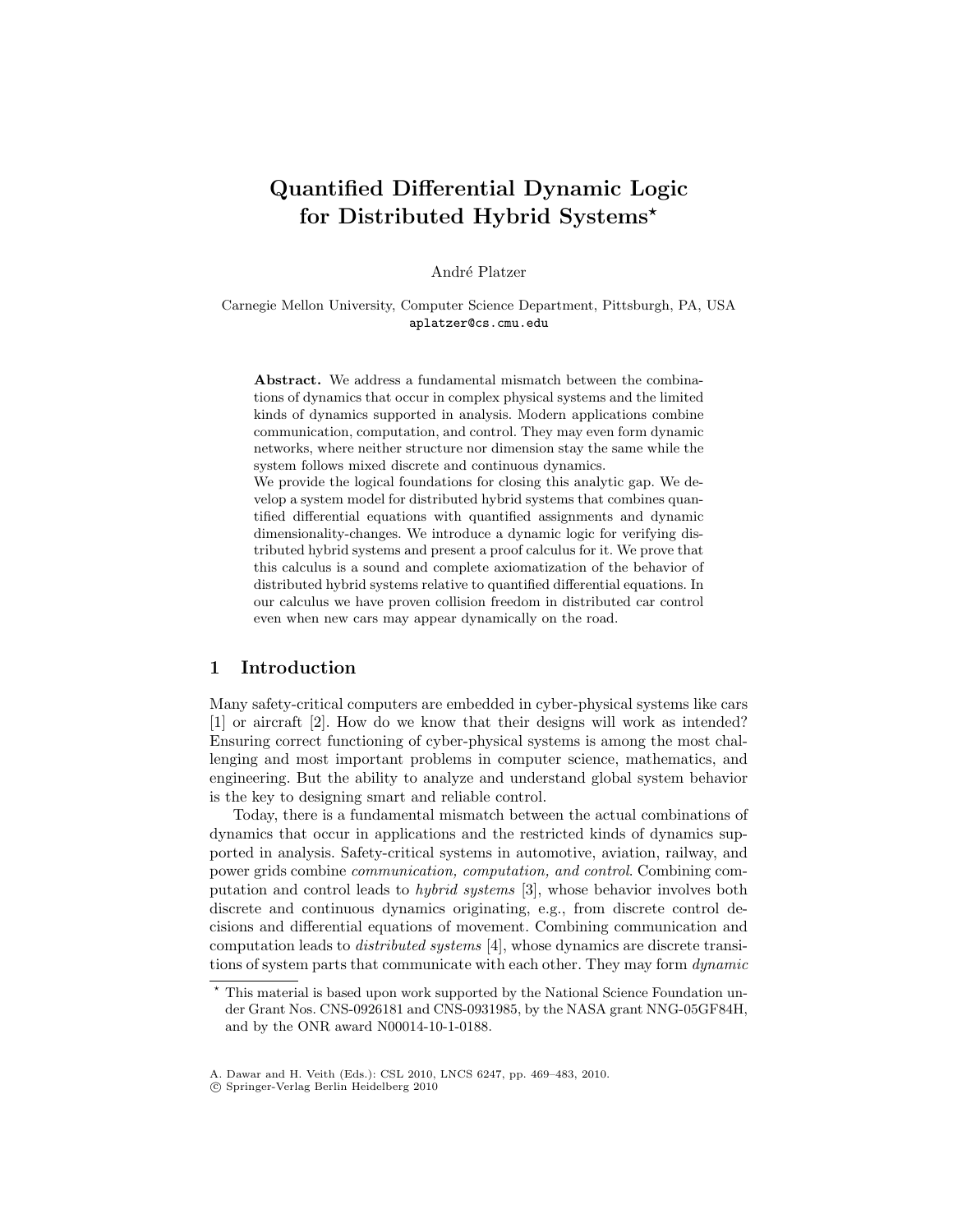distributed systems, where the structure of the system is not fixed but evolves over time and agents may appear or disappear during the system evolution.

Combinations of all three aspects (communication, computation, and control) are used in sophisticated applications, e.g., cooperative distributed car control [1]. Neither structure nor dimension stay the same, because new cars can appear on the street or leave it; see Fig. 1. These systems are



Fig. 1. Distributed car control.

(dynamic) distributed hybrid systems. They cannot be considered just as a distributed system (because, e.g., the continuous evolution of positions and velocities matters for collision freedom in car control) nor just as a hybrid system (because the evolving system structure and appearance of new agents can make an otherwise collision-free system unsafe). It is generally impossible to split the analysis of distributed hybrid systems soundly into an analysis of a distributed system (without continuous movement) and an analysis of a hybrid system (without structural changes or appearance), because all kinds of dynamics interact. Just like hybrid systems that generally cannot be analyzed from a purely discrete or a purely continuous perspective [3, 5].

Distributed hybrid systems have been considered to varying degrees in modeling languages [6–9]. In order to build these systems, however, scientists and engineers also need analytic tools to understand and predict their behavior. But formal verification and proof techniques do not yet support the required combination of dynamical effects—which is not surprising given the numerous sources of undecidability for distributed hybrid systems verification.

In this paper, we provide the logical foundations to close this fundamental analytic gap. We develop quantified hybrid programs (QHPs) as a model for distributed hybrid systems, which combine dynamical effects from multiple sources: discrete transitions, continuous evolution, dimension changes, and structural dynamics. In order to account for changes in the dimension and for co-evolution of an unbounded and evolving number of participants, we generalize the notion of states from assignments for primitive system variables to full first-order structures. Function term  $x(i)$  may denote the position of car i of type C,  $f(i)$ could be the car registered by communication as the car following car  $i$ , and the term  $d(i, f(i))$  could denote the minimum safety distance negotiated between car i and its follower. The values of all these terms may evolve for all i as time progresses according to interacting laws of discrete and continuous dynamics. They are also affected by changing the system dimension as new cars appear, disappear, or by reconfiguring the system structure dynamically. The defining characteristic of QHPs is that they allow quantified hybrid dynamics in which variables like  $i$  that occur in function arguments of the system dynamics are quantified over, such that the system co-evolves, e.g., for all cars  $i$  of type  $C$ .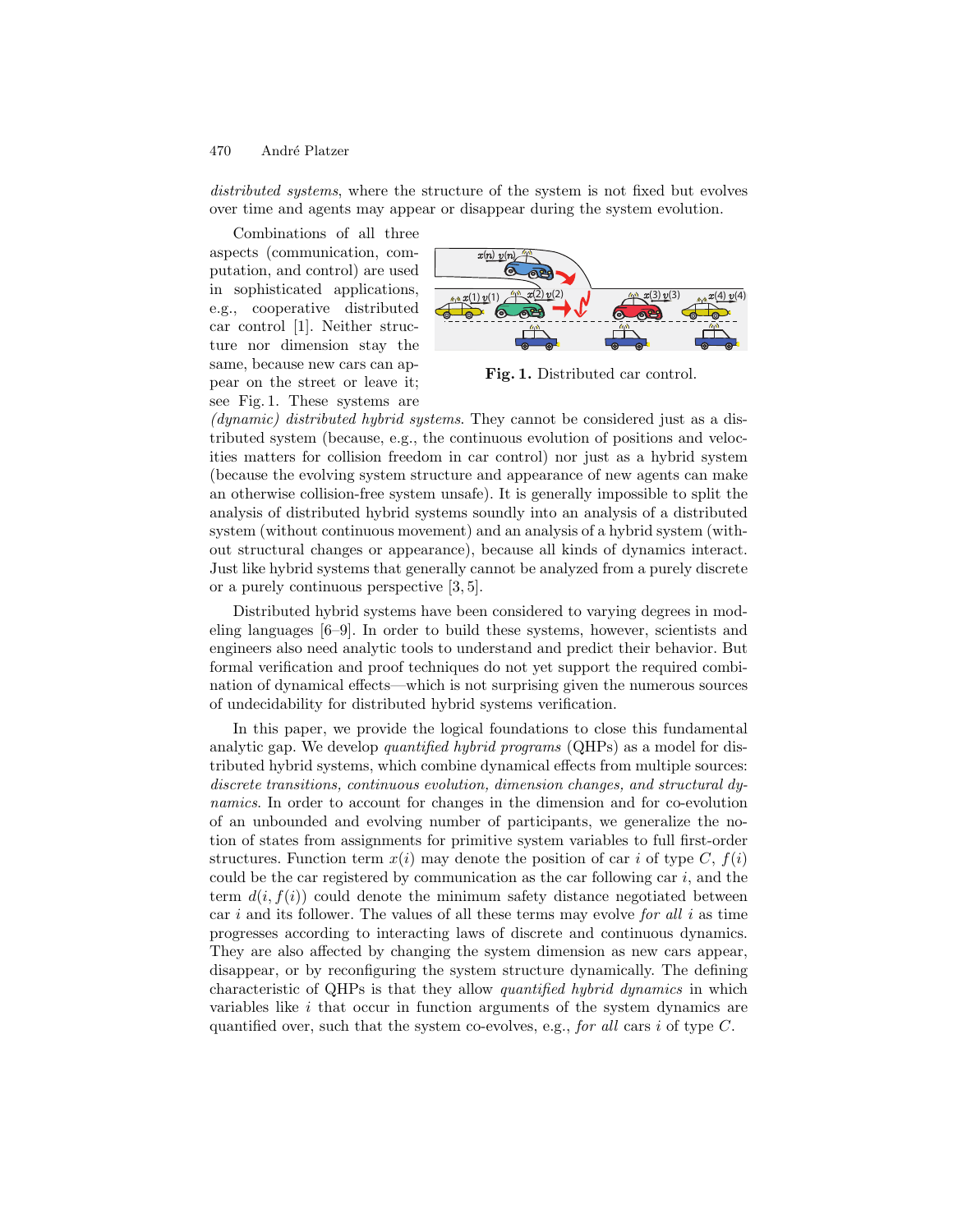There is a crucial difference between a primitive system variable  $x$  and a firstorder function term  $x(i)$ , where i is quantified over. Hybrid dynamics of primitive system variables can model, say, 5 cars (putting scalability issues aside), but not  $n$  cars and not systems with a varying number of cars. With first-order function symbols  $x(i)$  and hybrid dynamics quantifying over all cars i, a QHP can represent any number of cars at once and even (dis)appearance of cars.

Verification of distributed hybrid systems is challenging, because they have three independent sources of undecidability: discrete dynamics, continuous dynamics, and structural/dimensional dynamics. As an analysis tool for distributed hybrid systems, we introduce a specification and verification logic for QHPs that we call quantified differential dynamic logic  $(Qd\mathcal{L})$ .  $Qd\mathcal{L}$  provides dynamic logic [10] modal operators [ $\alpha$ ] and  $\langle \alpha \rangle$  that refer to the states reachable by QHP  $\alpha$ and can be placed in front of any formula. Formula  $\alpha | \phi$  expresses that all states reachable by system  $\alpha$  satisfy formula  $\phi$ , while  $\langle \alpha \rangle \phi$  expresses that there is at least one reachable state satisfying  $\phi$ . These modalities can express necessary or possible properties of the transition behavior of  $\alpha$ . With its ability to verify (dynamic) distributed hybrid systems and quantified dynamics,  $Qd\mathcal{L}$  is a major extension of prior work for static hybrid systems [5, 11] or programs [12, 13].

Our primary contributions are:

- We introduce a system model and semantics that succinctly captures the logical quintessence of (dynamic) distributed hybrid systems with joint discrete, continuous, structural, and dimension-changing dynamics.
- We introduce a *specification/verification logic* for distributed hybrid systems.
- $-$  We present a *proof calculus* for this logic, which, to the best of our knowledge, is the first verification approach that can handle distributed hybrid systems with their hybrid dynamics and unbounded (and evolving) dimensions.
- We prove that this compositional calculus is a sound and complete axiomatization relative to differential equations.
- We have used our proof calculus to verify collision freedom in a distributed car control system, where new cars may appear dynamically on the road.

This work constitutes the logical foundation for analysis of distributed hybrid systems. Since distributed hybrid control is the key to control numerous advanced systems, analytic approaches have significant potential for applications.

Our verification approach for distributed hybrid systems is a fundamental extension compared to previous approaches. In much the same way as first-order logic increases the expressive power over propositional logic (quantifiers and function symbols are required to express properties of unbounded structures), QdL increases the expressive power over its predecessors (because first-order functions and quantifiers in the dynamics of QHPs are required to characterize systems with unbounded and changing dimensions).

# 2 Related Work

Multi-party distributed control has been suggested for car control [1] and air traffic control [2]. Due to limits in verification technology, no formal analysis of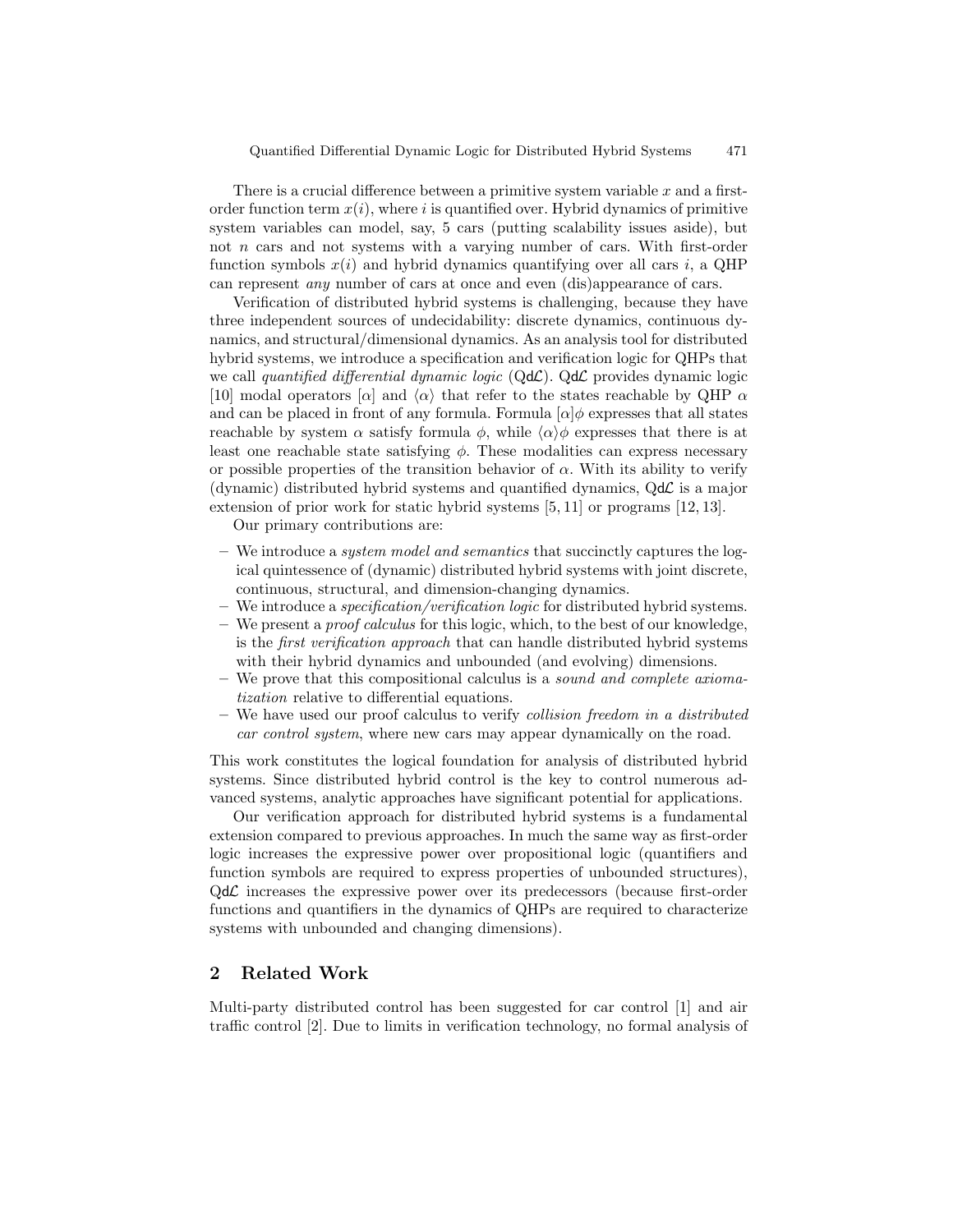the distributed hybrid dynamics has been possible for these systems yet. Analysis results include discrete message handling [1] or collision avoidance for two participants [2]. In distributed car control and air traffic control systems, appearance of new participants is a major unsolved challenge for formal verification.

The importance of understanding dynamic / reconfigurable distributed hybrid systems was recognized in modeling languages SHIFT [6] and R-Charon [8]. They focused on simulation / compilation  $|6|$  or the development of a semantics [8], so that no verification is possible yet. For stochastic simulation see [9], where soundness has not been proven, because ensuring coverage is difficult.

For distributed hybrid systems, even giving a formal semantics is very challenging [14, 7, 8, 15]! Zhou et al. [14] gave a semantics for a hybrid version of CSP in the Extended Duration Calculus. Rounds [7] gave a semantics in a rich set theory for a spatial logic for a hybrid version of the  $\pi$ -calculus. In the hybrid  $\pi$ -calculus, processes interact with a continuously changing environment, but cannot themselves evolve continuously, which would be crucial to capture the physical movement of traffic agents. From the semantics alone, no verification is possible in these approaches, except perhaps by manual semantic reasoning.

Other process-algebraic approaches, like  $\chi$  [15], have been developed for modeling and simulation. Verification is still limited to small fragments that can be translated directly to other verification tools like PHAVer or UPPAAL, which have fixed dimensions and restricted dynamics (no distributed hybrid systems).

Our approach is completely different. It is based on first-order structures and dynamic logic. We focus on developing a logic that supports distributed hybrid dynamics and is amenable to automated theorem proving in the logic itself.

Our previous work and other verification approaches for static hybrid systems cannot verify distributed hybrid systems. Distributed hybrid systems may have an unbounded and changing number of components/participants, which cannot be represented with any fixed number of dimensions of the state space. In distributed car control, for instance, there is no prior limit on the number of cars on the street. Even when there is a limit, explicit replication of the system, say, 100 times, does not yield a scalable verification approach.

Approaches for distributed systems [4] do not cover hybrid systems, because the addition of differential equations to distributed systems is even more challenging than the addition of differential equations to discrete dynamics.

# 3 Syntax of QdL

As a formal logic for specifying and verifying correctness properties of distributed hybrid systems, we introduce quantified differential dynamic logic  $(Qd\mathcal{L})$ .  $Qd\mathcal{L}$ combines dynamic logic for reasoning about system runs [10] with many-sorted first-order logic for reasoning about all  $(\forall i: C \phi)$  or some  $(\exists i: C \phi)$  objects of a sort  $C$ , e.g., the sort of all cars. The most important defining characteristic of  $Qd\mathcal{L}$  is that its system model of *quantified hybrid programs* (QHP) supports quantified operations that affect all objects of a sort  $C$  at once. If  $C$  is the sort of cars, QHP  $\forall i: C \ a(i) := a(i) + 1$  increases the respective accelerations  $a(i)$  of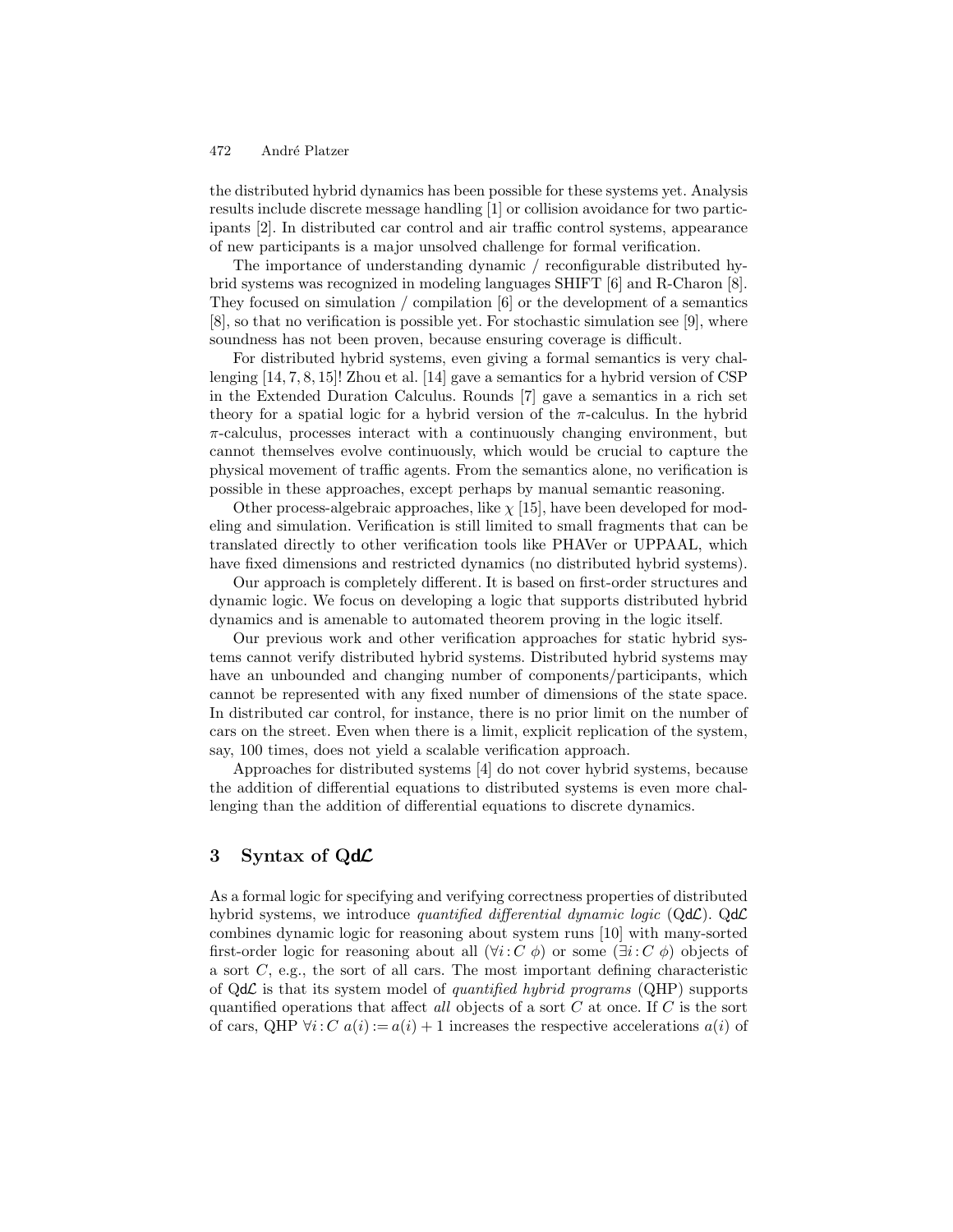all cars i at once. QHP  $\forall i: C \ v(i)' = a(i)$  represents a continuous evolution of the respective velocities  $v(i)$  of all cars at once according to their acceleration. Quantified assignments and quantified differential equation systems are crucial for representing distributed hybrid systems where an unbounded number of objects co-evolve simultaneously. Note that we use the same quantifier notation  $\forall i: C$  for quantified operations in programs and for logical formulas.

We model the appearance of new participants in the distributed hybrid system, e.g., new cars entering the road, by a program  $n := new C$ . It creates a new object of type C, thereby extending the range of subsequent quantified assignments or differential equations ranging over created objects of type  $C$ . With quantifiers and function terms, new can be handled in a modular way (Section 5).

#### 3.1 Quantified Differential Dynamic Logic

Sorts  $Qd\mathcal{L}$  supports a (finite) number of object sorts, e.g., the sort of all cars. For continuous quantities of distributed hybrid systems like positions or velocities, we add the sort  $\mathbb R$  for real numbers. See previous work [12] for subtyping of sorts.

**Terms**  $Qd\mathcal{L}$  terms are built from a set of (sorted) function/variable symbols as in many-sorted first-order logic. Unlike in first-order logic, the interpretation of function symbols can change by running QHPs. Even objects may appear or disappear while running QHPs. We use function symbol <sup>∃</sup> (·) to distinguish between objects  $i$  that actually exist and those that have not been created yet, depending on the value of  $E(i)$ , which may change its interpretation. We use  $0, 1, +, -, \cdot$  with the usual notation and fixed semantics for real arithmetic. For  $n \geq 0$  we abbreviate  $f(s_1, \ldots, s_n)$  by  $f(\mathbf{s})$  using vectorial notation and we use  $s = t$  for element-wise equality.

Formulas The formulas of  $Qd\mathcal{L}$  are defined as in first-order dynamic logic plus many-sorted first-order logic by the following grammar ( $\phi, \psi$  are formulas,  $\theta_1, \theta_2$ are terms of the same sort, i is a variable of sort C, and  $\alpha$  is a QHP):

$$
\phi, \psi \ ::= \ \theta_1 = \theta_2 \mid \theta_1 \ge \theta_2 \mid \neg \phi \mid \phi \land \psi \mid \forall i : C \phi \mid \exists i : C \phi \mid [\alpha] \phi \mid \langle \alpha \rangle \phi
$$

We use standard abbreviations to define  $\leq,>,<,\vee,\rightarrow$ . Sorts  $C \neq \mathbb{R}$  have no ordering and only  $\theta_1 = \theta_2$  is allowed. For sort R, we abbreviate  $\forall x : \mathbb{R} \phi$  by  $\forall x \phi$ . In the following, all formulas and terms have to be well-typed. QdL formula  $\lbrack \alpha \rbrack \phi$ expresses that all states reachable by QHP  $\alpha$  satisfy formula  $\phi$ . Likewise,  $\langle \alpha \rangle \phi$ expresses that there is at least one state reachable by  $\alpha$  for which  $\phi$  holds.

For short notation, we allow conditional terms of the form if  $\phi$  then  $\theta_1$  else  $\theta_2$  fi (where  $\theta_1$  and  $\theta_2$  have the same sort). This term evaluates to  $\theta_1$  if the formula  $\phi$  is true and to  $\theta_2$  otherwise. We consider formulas with conditional terms as abbreviations, e.g.,  $\psi$ (if  $\phi$  then  $\theta_1$  else  $\theta_2$  fi) for  $(\phi \to \psi(\theta_1)) \wedge (\neg \phi \to \psi(\theta_2)).$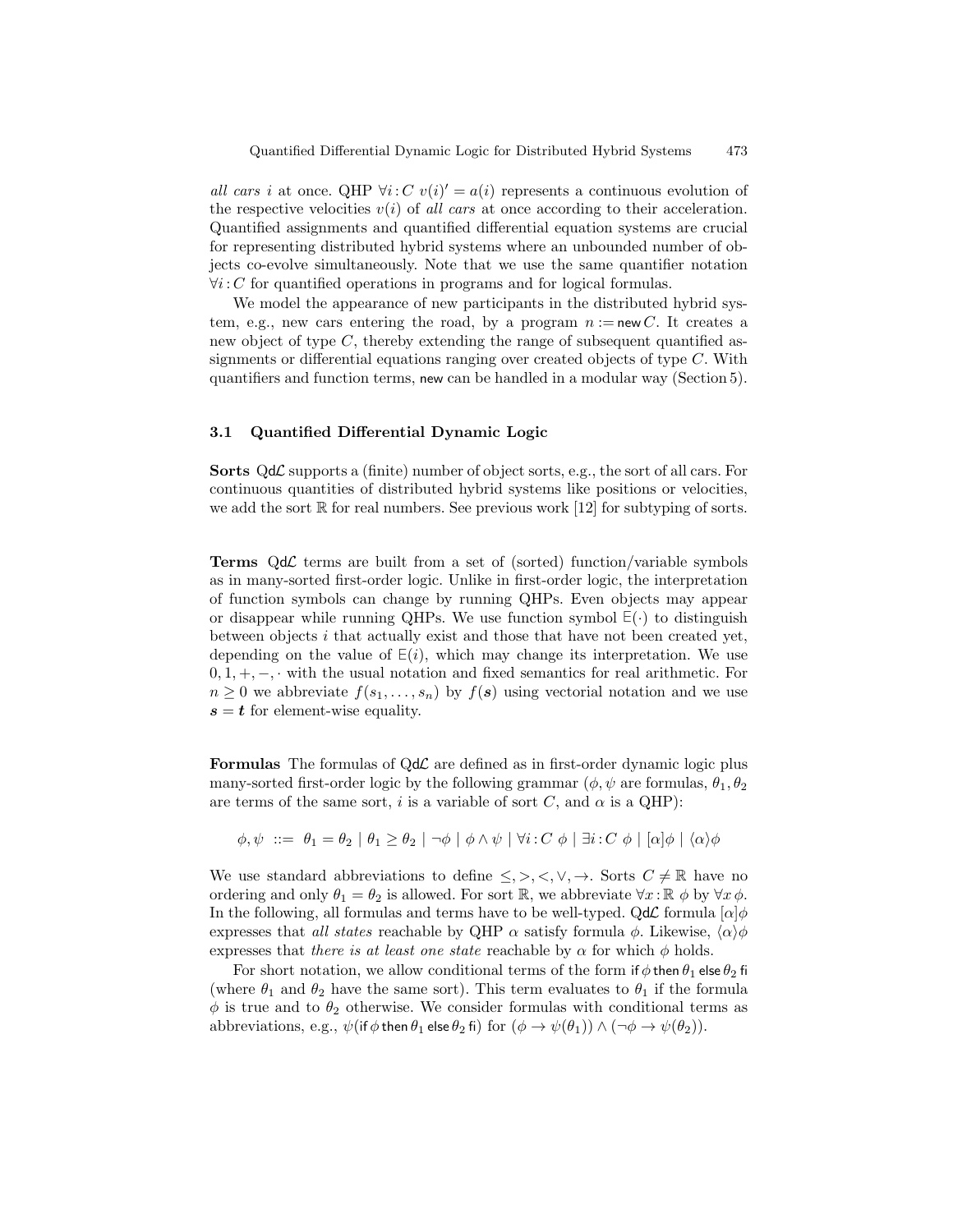Example A major challenge in distributed car control systems [1] is that they do not follow fixed, static setups. Instead, new situations can arise dynamically that change structure and dimension of the system whenever new cars appear on the road from on-ramps or leave it; see Fig. 1. As a running example, we model a distributed car control system DCCS. First, we consider  $Qd\mathcal{L}$  properties.

If i is a term of type C (for cars), let  $x(i)$  denote the position of car i,  $v(i)$ its current velocity, and  $a(i)$  its current acceleration. A state is collision-free if all cars are at different positions, i.e.,  $\forall i \neq j : C \ x(i) \neq x(j)$ . The following QdC formula expresses that the system DCCS controls cars collision-free:

$$
(\forall i, j: C \mathcal{M}(i, j)) \to [DCCS] \ \forall i \neq j: C \ x(i) \neq x(j)
$$
 (1)

It says that DCCS controlled cars are always in a collision-free state (postcondition), provided that DCCS starts in a state satisfying  $\mathcal{M}(i, j)$  for all cars i, j (precondition). Formula  $\mathcal{M}(i, j)$  characterizes a simple compatibility condition: for different cars  $i \neq j$ , the car that is further down the road (i.e., with greater position) neither moves slower nor accelerates slower than the other car, i.e.:

$$
\mathcal{M}(i,j) \equiv i \neq j \rightarrow ((x(i) < x(j) \land v(i) \leq v(j) \land a(i) \leq a(j)) \lor (x(i) > x(j) \land v(i) \geq v(j) \land a(i) \geq a(j)))
$$
\n
$$
(2)
$$

#### 3.2 Quantified Hybrid Programs

As a system model for distributed hybrid systems, we introduce *quantified hybrid* programs (QHP). These are regular programs from dynamic logic [10] to which we add quantified assignments and quantified differential equation systems for distributed hybrid dynamics. From these, QHPs are built like a Kleene algebra with tests [16]. QHPs are defined by the following grammar  $(\alpha, \beta$  are QHPs,  $\theta$  a term,  $i$  a variable of sort  $C, f$  is a function symbol,  $s$  is a vector of terms with sorts compatible to f, and  $\chi$  is a formula of first-order logic):

$$
\alpha, \beta \ ::= \ \forall i : C \ f(\mathbf{s}) := \theta \mid \forall i : C \ f(\mathbf{s})' = \theta \ \& \ \chi \mid ?\chi \mid \alpha \cup \beta \mid \alpha; \beta \mid \alpha^*
$$

**Quantified State Change** The effect of quantified assignment  $\forall i: C \; f(\mathbf{s}) := \theta$ is an instantaneous discrete jump assigning  $\theta$  to  $f(\mathbf{s})$  simultaneously for all objects i of sort C. The effect of quantified differential equation  $\forall i: C \ f(\mathbf{s})' = \theta \& \chi$ is a continuous evolution where, for all objects  $i$  of sort  $C$ , all differential equations  $f(s)' = \theta$  hold and formula  $\chi$  holds throughout the evolution (the state remains in the region described by  $\chi$ ). The dynamics of QHPs changes the interpretation of terms over time:  $f(s)$  is intended to denote the derivative of the interpretation of the term  $f(\mathbf{s})$  over time during continuous evolution, not the derivative of  $f(\mathbf{s})$  by its argument s. For  $f(\mathbf{s})'$  to be defined, we assume f is an R-valued function symbol. For simplicity, we assume that  $f$  does not occur in  $s$ . In most quantified assignments/differential equations  $s$  is just i. Time itself is implicit. If a clock variable t is needed in a QHP, it can be axiomatized by  $t' = 1$ , which is equivalent to  $\forall i: C \; t' = 1$  where i does not occur in t. For such vacuous quantification (i does not occur anywhere), we may omit  $\forall i: C$  from assignments and differential equations. Similarly, we may omit vectors s of length 0.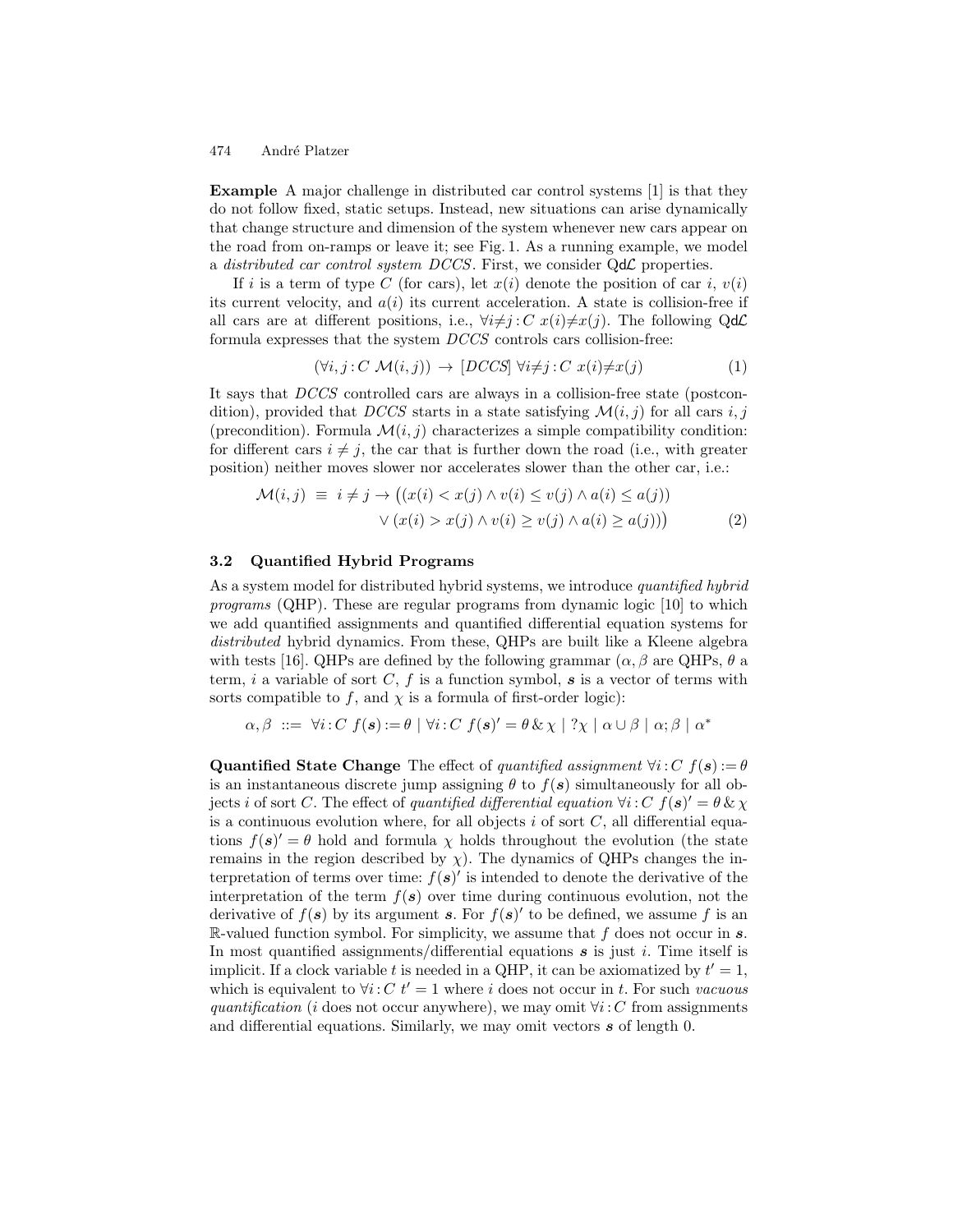**Regular Programs** The effect of test ? $\chi$  is a skip (i.e., no change) if formula  $\chi$  is true in the current state and abort (blocking the system run by a failed assertion), otherwise. Nondeterministic choice  $\alpha \cup \beta$  is for alternatives in the behavior of the distributed hybrid system. In the *sequential composition*  $\alpha$ ;  $\beta$ , QHP  $\beta$  starts after  $\alpha$  finishes ( $\beta$  never starts if  $\alpha$  continues indefinitely). Nondeterministic *repetition*  $\alpha^*$  repeats  $\alpha$  an arbitrary number of times, possibly zero times.

QHPs (with their semantics and our proof rules) can be extended to systems of quantified differential equations, simultaneous assignments to multiple functions f, g, or statements with multiple quantifiers  $(\forall i: C \forall j: D \dots)$ . To simplify notation, we do not focus on these cases, which are vectorial extensions [5, 12].

**Example** Continuous movement of position  $x(i)$  of car i with acceleration  $a(i)$ is expressed by differential equation  $x(i)'' = a(i)$ , which corresponds to the firstorder differential equation system  $x(i)' = v(i), v(i)' = a(i)$  with velocity  $v(i)$ . Simultaneous movement of all cars with their respective accelerations  $a(i)$  is expressed by the QHP  $\forall i: C \ (x(i)^{\prime\prime} = a(i))$  where quantifier  $\forall i: C$  ranges over all cars, such that all cars co-evolve at the same time.

In addition to continuous dynamics, cars have discrete control. In the following QHP, discrete and continuous dynamics interact (repeatedly by the <sup>∗</sup> ):

$$
(\forall i:C\ (a(i):=if\forall j:C\ \text{far}(i,j)\ \text{then}\ a\ \text{else}\ -b\ \text{fi});\ \ \forall i:C\ (x(i)'=a(i))\big)^*
$$

First, all cars i control their acceleration  $a(i)$ . Each car i chooses maximum acceleration  $a > 0$  for  $a(i)$  if its distance to all other cars j is far enough (some condition  $\text{far}(i, j)$ ). Otherwise, i chooses full braking  $-b < 0$ . After all accelerations have been set, all cars move continuously along  $\forall i: C \ (x(i)^{\prime\prime} = a(i)).$ Accelerations may change repeatedly, because the repetition operator  $*$  can repeat the QHP when the continuous evolution stops at any time.

### 4 Semantics of QdC

The QdC semantics is a constant domain Kripke semantics  $[17]$  with first-order structures as states that associate total functions of appropriate type with function symbols. In constant domain, all states share the same domain for quantifiers. In particular, we choose to represent object creation not by changing the domain of states, but by changing the interpretation of the createdness flag  $E(i)$ of the object denoted by *i*. With  $E(i)$ , object creation is definable (Section 5).

States A *state*  $\sigma$  associates an infinite set  $\sigma(C)$  of objects with each sort C, and it associates a function  $\sigma(f)$  of appropriate type with each function symbol f, including  $E(\cdot)$ . For simplicity,  $\sigma$  also associates a value  $\sigma(i)$  of appropriate type with each variable i. The domain of R and the interpretation of  $0, 1, +, -, \cdot$  is that of real arithmetic. We assume constant domain for each sort  $C:$  all states  $\sigma, \tau$  share the same infinite domains  $\sigma(C) = \tau(C)$ . Sorts  $C \neq D$  are disjoint:  $\sigma(C) \cap \sigma(D) = \emptyset$ . The set of all states is denoted by S. The state  $\sigma_i^e$  agrees with  $\sigma$  except for the interpretation of variable i, which is changed to e.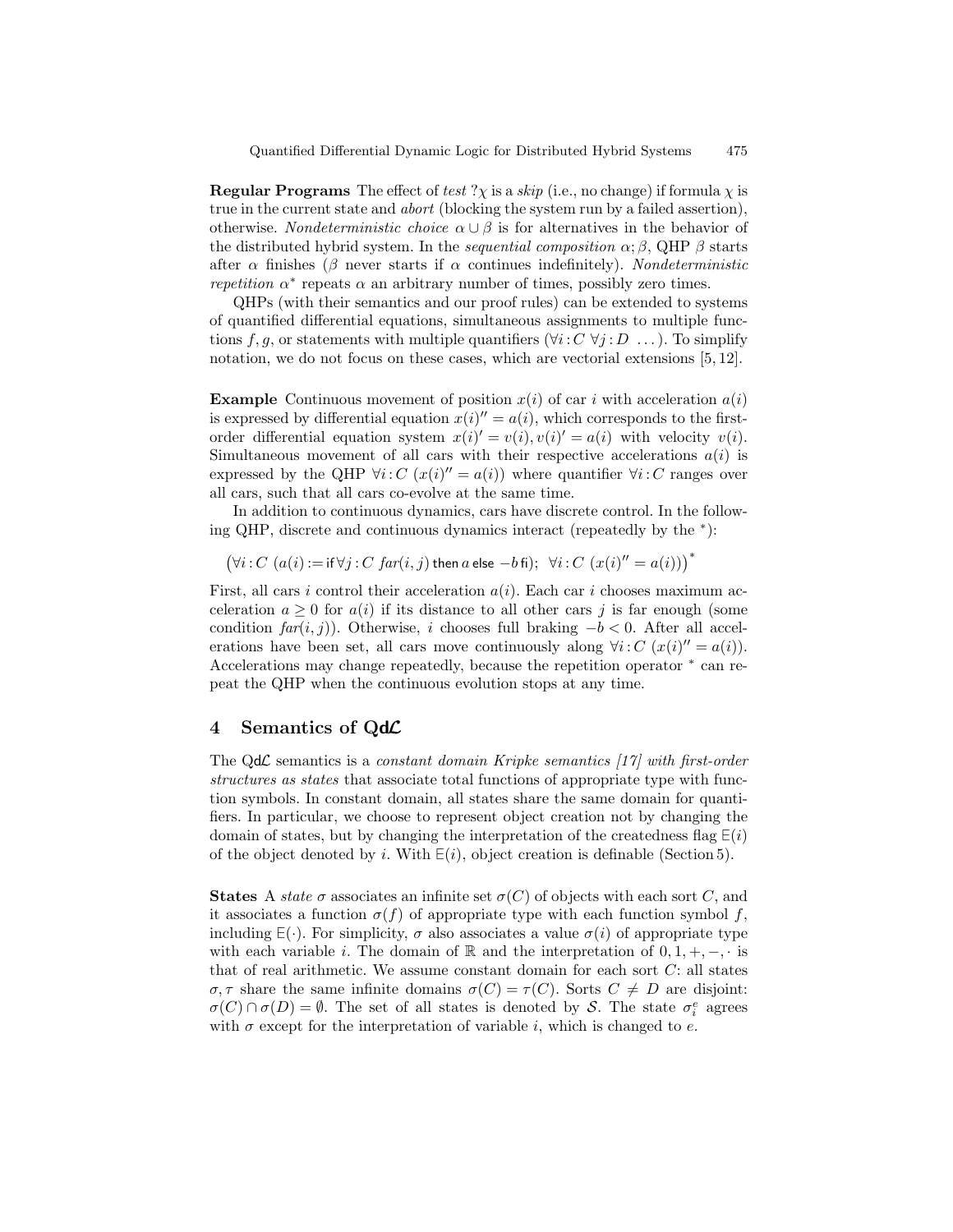**Formulas** We use  $\sigma[\theta]$  to denote the value of term  $\theta$  at state  $\sigma$ . Especially,  $\sigma_i^e[\![\theta]\!]$  denotes the value of  $\theta$  in state  $\sigma_i^e$ , i.e., in state  $\sigma$  with *i* interpreted as *e*. Further,  $\rho(\alpha)$  denotes the state transition relation of QHP  $\alpha$  as defined below. The *interpretation*  $\sigma \models \phi$  of QdC formula  $\phi$  with respect to state  $\sigma$  is defined as:

1.  $\sigma \models (\theta_1 = \theta_2)$  iff  $\sigma[\![\theta_1]\!] = \sigma[\![\theta_2]\!]$ ; accordingly for  $\geq$ . 2.  $\sigma \models \phi \land \psi$  iff  $\sigma \models \phi$  and  $\sigma \models \psi$ ; accordingly for  $\neg$ . 3.  $\sigma \models \forall i: C \phi \text{ iff } \sigma_i^e \models \phi \text{ for all objects } e \in \sigma(C).$ 4.  $\sigma \models \exists i : C \phi \text{ iff } \sigma_i^e \models \phi \text{ for some object } e \in \sigma(C).$ 5.  $\sigma \models [\alpha] \phi$  iff  $\tau \models \phi$  for all states  $\tau$  with  $(\sigma, \tau) \in \rho(\alpha)$ . 6.  $\sigma \models \langle \alpha \rangle \phi$  iff  $\tau \models \phi$  for some  $\tau$  with  $(\sigma, \tau) \in \rho(\alpha)$ .

**Programs** The transition relation,  $\rho(\alpha) \subseteq S \times S$ , of QHP  $\alpha$  specifies which state  $\tau \in \mathcal{S}$  is reachable from  $\sigma \in \mathcal{S}$  by running QHP  $\alpha$ . It is defined inductively:

- 1.  $(\sigma, \tau) \in \rho(\forall i: C \; f(\mathbf{s}) := \theta)$  iff state  $\tau$  is identical to  $\sigma$  except that at each position  $o$  of  $f:$  if  $\sigma_i^e[\![s]\!]= o$  for some object  $e \in \sigma(C)$ , then  $\tau(f)(\sigma_i^e[\![s]\!]) = \sigma_i^e[\![\theta]\!].$ If there are multiple objects e giving the same position  $\sigma_i^e[\hspace{-1.5pt}[ s]\hspace{-1.5pt}] = \boldsymbol{o}$ , then all of the resulting states  $\tau$  are reachable.
- 2.  $(\sigma, \tau) \in \rho(\forall i : C \ f(\mathbf{s})' = \theta \& \chi)$  iff, there is a function  $\varphi:[0, r] \to S$  for some  $r \geq 0$  with  $\varphi(0) = \sigma$  and  $\varphi(r) = \tau$  satisfying the following conditions. At each time  $t \in [0, r]$ , state  $\varphi(t)$  is identical to  $\sigma$ , except that at each position *o* of  $f$ : if  $\sigma_i^e[\![s]\!] =$  *o* for some object  $e \in \sigma(C)$ , then, at each time  $\zeta \in [0, r]$ : – The differential equations hold and derivatives exist (trivial for  $r = 0$ ):

$$
\frac{\mathrm{d}\left(\varphi(t)_i^e[\![f(\boldsymbol{s})]\!]\right)}{\mathrm{d}t}(\boldsymbol{\zeta}) = (\varphi(\boldsymbol{\zeta})_i^e[\![\boldsymbol{\theta}]\!])
$$

- The evolution domain is respected:  $\varphi(\zeta)_i^e \models \chi$ .

If there are multiple objects e giving the same position  $\sigma_i^e[\![s]\!]= o$ , then all of the resulting states  $\tau$  are reachable.

- 3.  $\rho$  $(\gamma \chi) = \{(\sigma, \sigma) : \sigma \models \chi\}$
- 4.  $\rho(\alpha \cup \beta) = \rho(\alpha) \cup \rho(\beta)$
- 5.  $\rho(\alpha;\beta) = \{(\sigma,\tau) : (\sigma,z) \in \rho(\alpha) \text{ and } (z,\tau) \in \rho(\beta) \text{ for a state } z\}$
- 6.  $(\sigma, \tau) \in \rho(\alpha^*)$  iff there is an  $n \in \mathbb{N}$  with  $n \geq 0$  and there are states  $\sigma =$  $\sigma_0, \ldots, \sigma_n = \tau$  such that  $(\sigma_i, \sigma_{i+1}) \in \rho(\alpha)$  for all  $0 \leq i < n$ .

The semantics is explicit change: nothing changes unless an assignment or differential equation specifies how. In cases  $1-2$ , only f changes and only at positions of the form  $\sigma_i^e[\![s]\!]$  for some interpretation  $e \in \sigma(C)$  of *i*. If there are multiple such  $e$  that affect the same position  $o$ , any of those changes can take effect by a nondeterministic choice. QHP  $\forall i: C \ x := a(i)$  may change x to any  $a(i)$ . Hence,  $[\forall i: C \ x := a(i)] \phi(x) \equiv \forall i: C \ \phi(a(i))$  and  $\langle \forall i: C \ x := a(i) \rangle \phi(x) \equiv \exists i: C \ \phi(a(i)).$ Similarly, x can evolve along  $\forall i: C \; x' = a(i)$  with any of the slopes  $a(i)$ . But evolutions cannot start with slope  $a(c)$  and then switch to a different slope  $a(d)$ later. Any choice for  $i$  is possible but  $i$  remains unchanged during each evolution.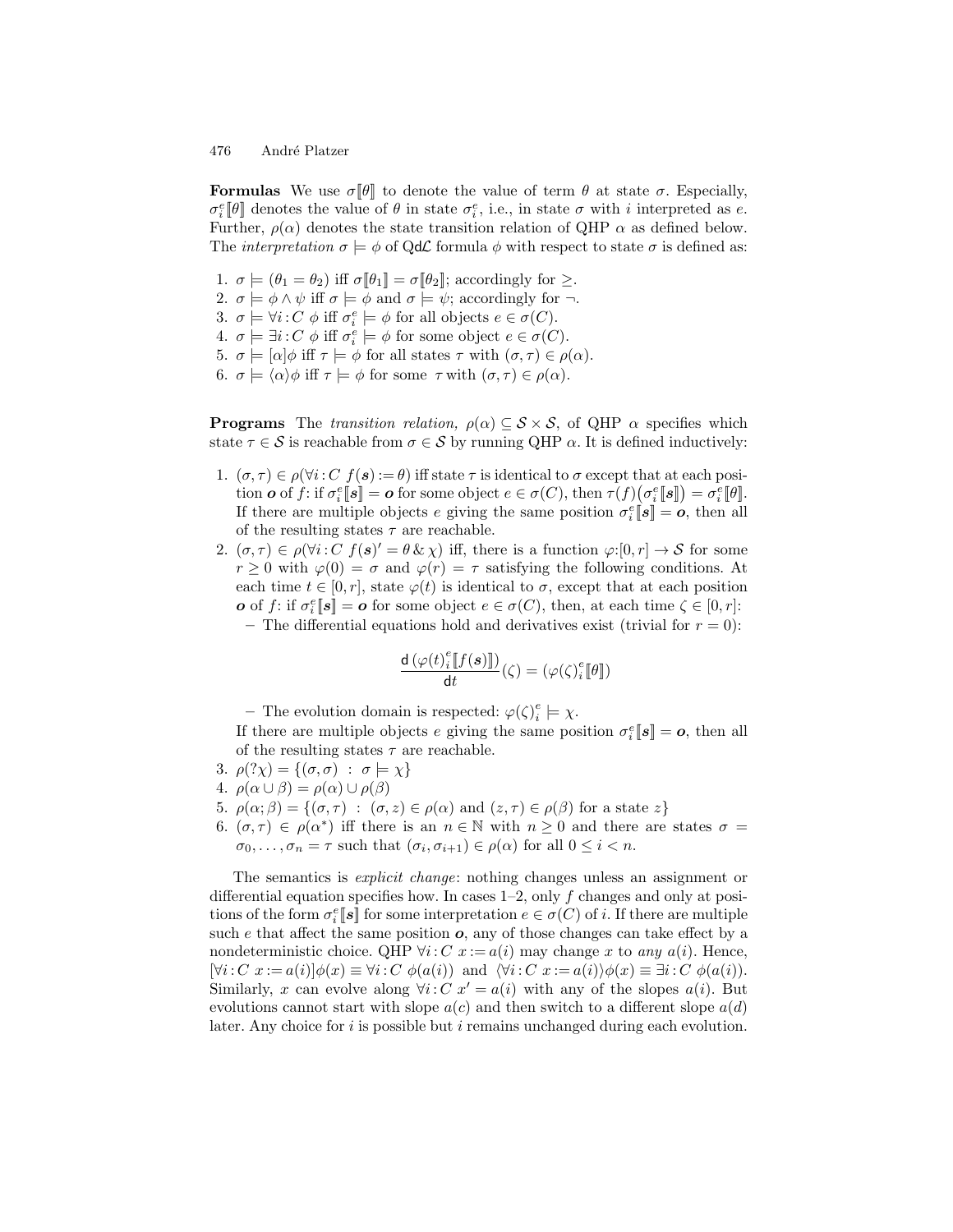We call a quantified assignment  $\forall i: C \ f(s) := \theta$  or a quantified differential equation  $\forall i: C \ f(\mathbf{s})' = \theta \& \chi$  injective iff there is at most one e satisfying cases 1– 2. We call quantified assignments and quantified differential equations schematic iff s is i (thus injective) and the only arguments to function symbols in  $\theta$  are i. Schematic quantified differential equations like  $\forall i: C f(i)' = a(i) \& \chi$  are very common, because distributed hybrid systems often have a family of similar differential equations replicated for multiple participants i. Their synchronization typically comes from discrete communication on top of their continuous dynamics, less often from complicated, physically coupled differential equations.

# 5 Actual Existence and Object Creation

Actual Existence For the  $Qd\mathcal{L}$  semantics, we chose constant domain semantics, i.e., all states share the same domains. Thus quantifiers range over all possible objects (possibilist quantification) not just over active existing objects (actualist quantification in varying domains) [17]. In order to distinguish between actual objects that exist in a state, because they have already been created and can now actively take part in its evolution, versus *possible objects* that still passively await creation, we use function symbol <sup>∃</sup> (·). Symbol <sup>∃</sup> (·) is similar to existence predicates in first-order modal logic [17], but its value can be assigned to in QHPs.

**Object Creation** For term *i* of type  $C \neq \mathbb{R}$ ,  $E(i) = 1$  represents that the object denoted by *i* has been created and actually exists. We use  $E(i) = 0$  to represent that  $i$  has not been created. Object creation amounts to changing the interpretation of  $E(i)$ . For an object denoted by i that has not been created  $(E(i) = 0)$ , object creation corresponds to the state change caused by assignment  $E(i) := 1$ . With quantified assignments and function symbols, *object creation* is definable:

$$
n := new C \equiv (\forall j : C \ n := j); ?(\mathbb{E}(n) = 0); \ \mathbb{E}(n) := 1
$$

It assigns an arbitrary j of type C to n that did not exist before  $(E(n) = 0)$  and adjusts existence  $(E(n) := 1)$ . *Disappearance* of object i corresponds to  $E(i) := 0$ . Our choice avoids semantic subtleties of varying domains about the meaning of free variables denoting non-existent objects as in free logics [17]. Denotation is standard. Terms may just denote objects that have not been activated yet. This is useful to initialize new objects (e.g.,  $x(n) := 8$ ) before activation ( $E(n) := 1$ ).

Actualist Quantifiers We define abbreviations for actualist quantifiers in formulas / quantified assignments / quantified differential equations that range only over previously created objects, similar to relativization in modal logic [17]:

 $\forall i: C! \phi \equiv \forall i: C \ (\mathsf{E}(i) = 1 \to \phi)$  $\exists i: C: \phi \equiv \exists i: C \ (\mathsf{E}(i) = 1 \land \phi)$  $\forall i: C! \; f(\bm{s}) := \theta \equiv \forall i: C \; f(\bm{s}) := (\mathsf{if} \, \mathsf{E}(i) = 1$  then  $\theta$  else  $f(\bm{s})$  fi)  $\forall i: C! \ f(\boldsymbol{s})' = \theta \equiv \forall i: C \ f(\boldsymbol{s})' = (\text{if } \textsf{E}(i) = 1 \text{ then } \theta \text{ else } 0 \text{ fi}) \ \equiv \ \forall i: C \ f(\boldsymbol{s})' = \textsf{E}(i) \theta$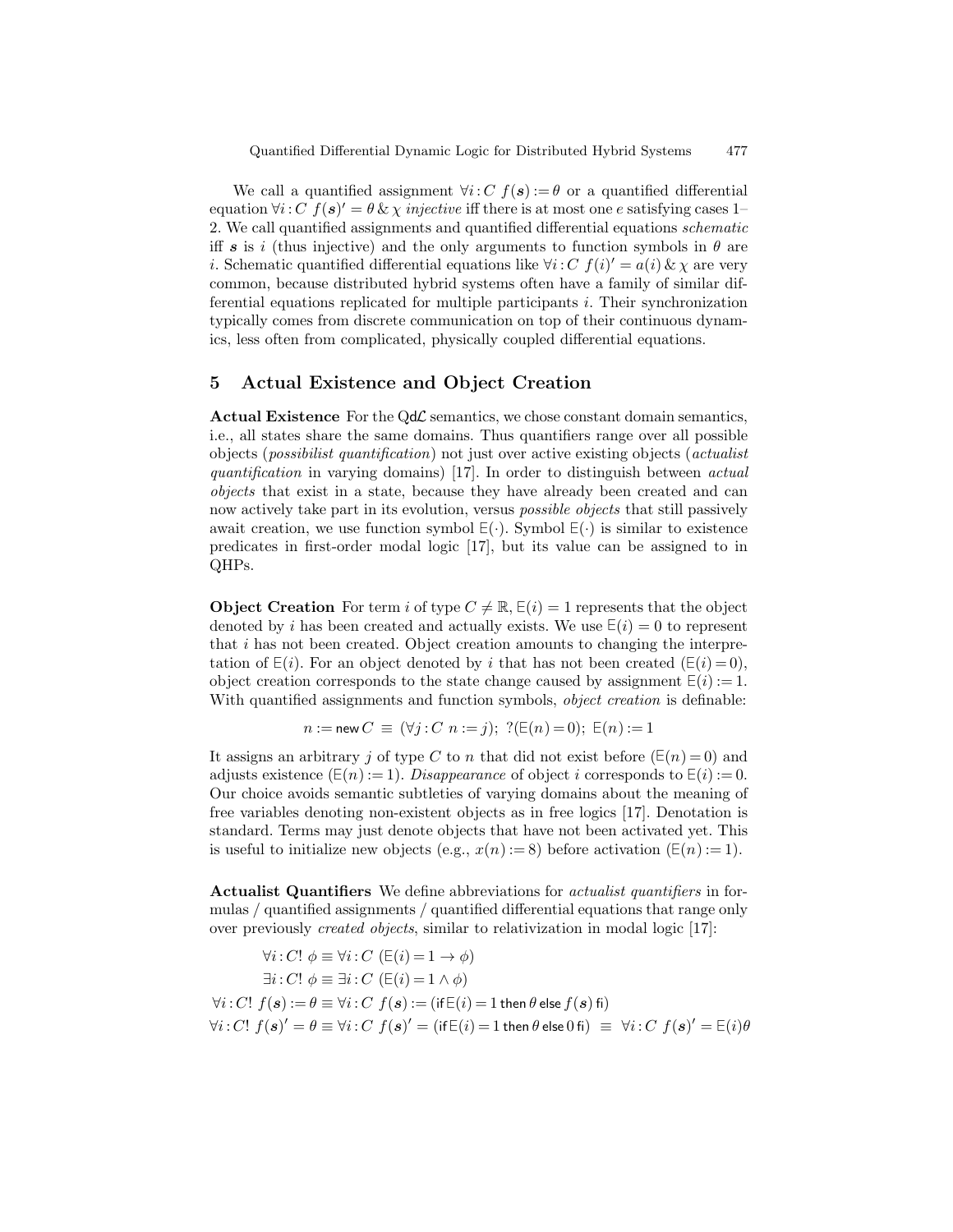The last 2 cases define quantified state change for actually existing objects using conditional terms that choose effect  $\theta$  if  $E(i) = 1$  and choose no effect (retaining the old value  $f(\mathbf{s})$  or evolving with slope 0) if  $E(i) = 0$ . Notation C! signifies that the quantifier domain is restricted to actually existing objects of type C.

We generally assume that QHPs involve only quantified assignments / differential equations that are restricted to created objects, because real systems only affect objects that are physically present, not those that will be created later. We still treat actualist quantification over C! as a defined notion, in order to simplify the semantics and proof calculus by separating object creation from quantified state change rules in a modular way. If only finitely many objects have been created in the initial state (say  $0$ ), then it is easy to see that only finitely many new objects will be created with finitely many such QHP transitions, because each quantified state change for C! only ranges over a finite domain then. We thus assume  $E(\cdot)$  to have *(unbounded but) finite support*, i.e., each state only has a finite number of positions i at which  $E(i) = 1$ . This makes sense in practice, because there is a varying but still finite numbers of participants (e.g., cars).

Example In order to restrict the dynamics and properties in the car control examples of Section 3 to created and physically present cars, we simply replace each occurrence of  $\forall i: C$  with  $\forall i: C!$ . A challenging feature of distributed car control, however, is that new cars may appear dynamically from on-ramps (Fig. 1) changing the set of active objects. To model this, we consider the following QHP:

$$
DCCS \equiv (n := \text{new } C; \ (\forall i : C! \ \mathcal{M}(i, n)); \ \forall i : C! \ (x(i)^{\prime\prime} = a(i)))^*
$$
 (3)

It creates a new car n at an arbitrary position  $x(n)$  satisfying compatibility condition  $\mathcal{M}(i, n)$  with respect to all other created cars i. Hence DCCS allows new cars to appear, but not drop right out of the sky in front of a fast car or run at Mach 8 only 10ft away. When cars appear into the horizon from on-ramps, this condition captures that a car is only allowed to join the lane ("appear" into the model world) if it cannot cause a crash with other existing cars (Fig. 1). Unboundedly many cars may appear during the operation of DCCS and change the system dimension arbitrarily, because of the repetition operator <sup>∗</sup> .

DCCS is simple but shows how properties of distributed hybrid systems can be expressed in  $Qd\mathcal{L}$ . Structural dynamics corresponds to assignments to function terms. Say,  $f(i)$  is the car registered by communication as the car following car i. Then a term  $d(i, f(i))$ , which denotes the minimum safety distance negotiated between car  $i$  and its follower, is a crucial part of the system dynamics. Restructuring the system in response to lane change corresponds to assigning a new value to  $f(i)$ , which impacts the value of  $d(i, f(i))$  in the system dynamics.

## 6 Proof Calculus

In Fig. 2, we present a proof calculus for  $Qd\mathcal{L}$  formulas. We use the sequent notation informally for a systematic proof structure. With finite sets of formulas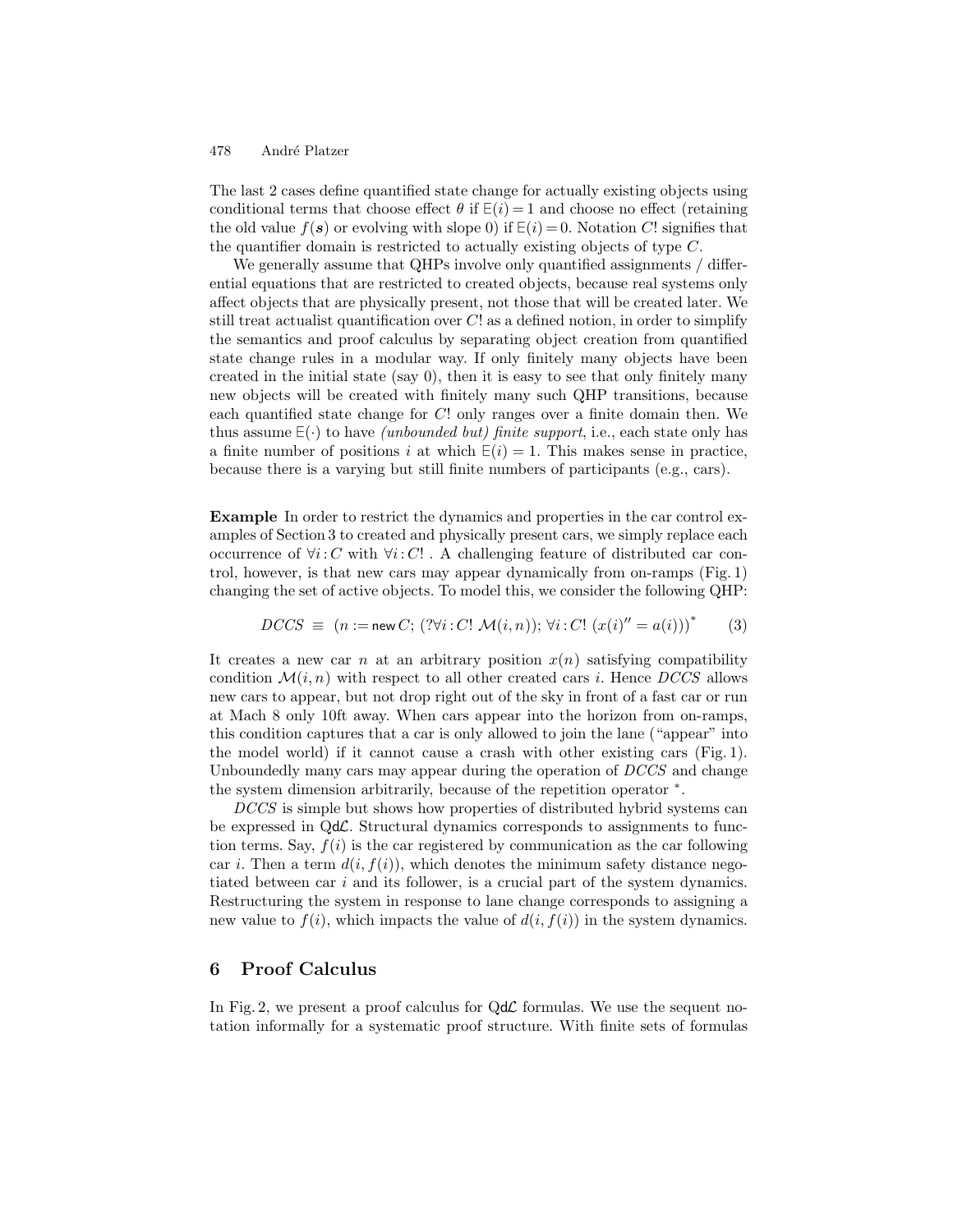for the *antecedent*  $\Gamma$  and *succedent*  $\Delta$ , *sequent*  $\Gamma \rightarrow \Delta$  is an abbreviation for the formula  $\bigwedge_{\phi \in \Gamma} \phi \to \bigvee_{\psi \in \Delta} \psi$ . The calculus uses standard proof rules for propositional logic with cut rule (not shown). The proof rules are used backwards from the conclusion (goal below horizontal bar) to the premisses (subgoals above bar).

In the calculus, we use substitutions that take effect within formulas and programs (defined as usual). Only admissible substitutions are applicable, which is crucial for soundness. An application of a substitution  $\sigma$  is *admissible* if no replaced term  $\theta$  occurs in the scope of a quantifier or modality binding a symbol in  $\theta$  or in its replacement  $\sigma\theta$ . A modality binds a symbol f iff it contains an assignment to f (like  $\forall i: C \ f(s) := \theta$ ) or a differential equation containing a  $f(s)$ ' (like  $\forall i: C \ f(\mathbf{s})' = \theta$ ). The substitutions in Fig. 2 that insert a term  $\theta$  into  $\phi(\theta)$ also have to be admissible for the proof rules to be applicable.

**Regular Rules** The next proof rules axiomatize sequential composition  $([;],\langle;\rangle),$ nondeterministic choice ( $[\cup], \langle \cup \rangle$ ), and test ( $[?], \langle ? \rangle$ ) of regular programs as in dynamic logic [10]. Like other rules in Fig. 2, these rules do not contain sequent symbol  $\rightarrow$ , i.e., they can be applied to any subformula. These rules represent (directed) equivalences: conclusion and premiss are equivalent.

Quantified Differential Equations Rules  $\vert \cdot \vert / \langle \cdot \rangle$  handle continuous evolutions for quantified differential equations with first-order definable solutions. Given a solution for the quantified differential equation system with symbolic initial values  $f(s)$ , continuous evolution along differential equations can be replaced with a quantified assignment  $\forall i: C \mathcal{S}(t)$  corresponding to the solution (footnote 1 in Fig. 2), and an additional quantifier for evolution time  $t$ . In ['], postcondition  $\phi$  needs to hold *for all* evolution durations t. In  $\langle \cdot \rangle$ , it needs to hold after *some* duration t. The constraint on  $\chi$  restricts the continuous evolution to remain in the evolution domain region  $\chi$  at all intermediate times  $\tilde{t} \leq t$ .

For schematic cases like  $\forall i: C \ f(i)' = a(i)$ , first-order definable solutions can be obtained by adding argument  $i$  to first-order definable solutions of the deparametrized version  $f' = a$ . We only present proof rules for first-order definable solutions of quantified differential equations here. See [11] for other proof rules.

**Quantified Assignments** Rules  $\left|:=\right|,\left|:=\right|$  handle quantified assignments (both are equivalent for the injective case, i.e., a match for at most one  $i$ ). Their effect depends on whether the quantified assignment  $\forall i: C \ f(\mathbf{s}) := \theta$  matches  $f(\mathbf{u})$ , i.e., there is a choice for i such that  $f(u)$  is affected by the assignment, because u is of the form s for some i. If it matches, the premiss uses the term  $\theta$  assigned to  $f(\mathbf{s})$ instead of  $f(\mathbf{u})$ , either for all possible  $i:C$  that match  $f(\mathbf{u})$  in case of  $[:=]$ , or for some of those  $i:C$  in case of  $\langle:=\rangle$ . Otherwise, the occurrence of f in  $\phi(f(\boldsymbol{u}))$ will be left unchanged. Rules  $|:=\rangle$ ,  $|:=\rangle$  make a case distinction on matching by if-then-else. In all cases, the original quantified assignment  $\forall i: C \; f(\mathbf{s}) := \theta$ , which we abbreviate by  $A$ , will be applied to  $u$  in the premiss, because the value of argument  $u$  may also be affected by  $A$ , recursively. Rule *skip* characterizes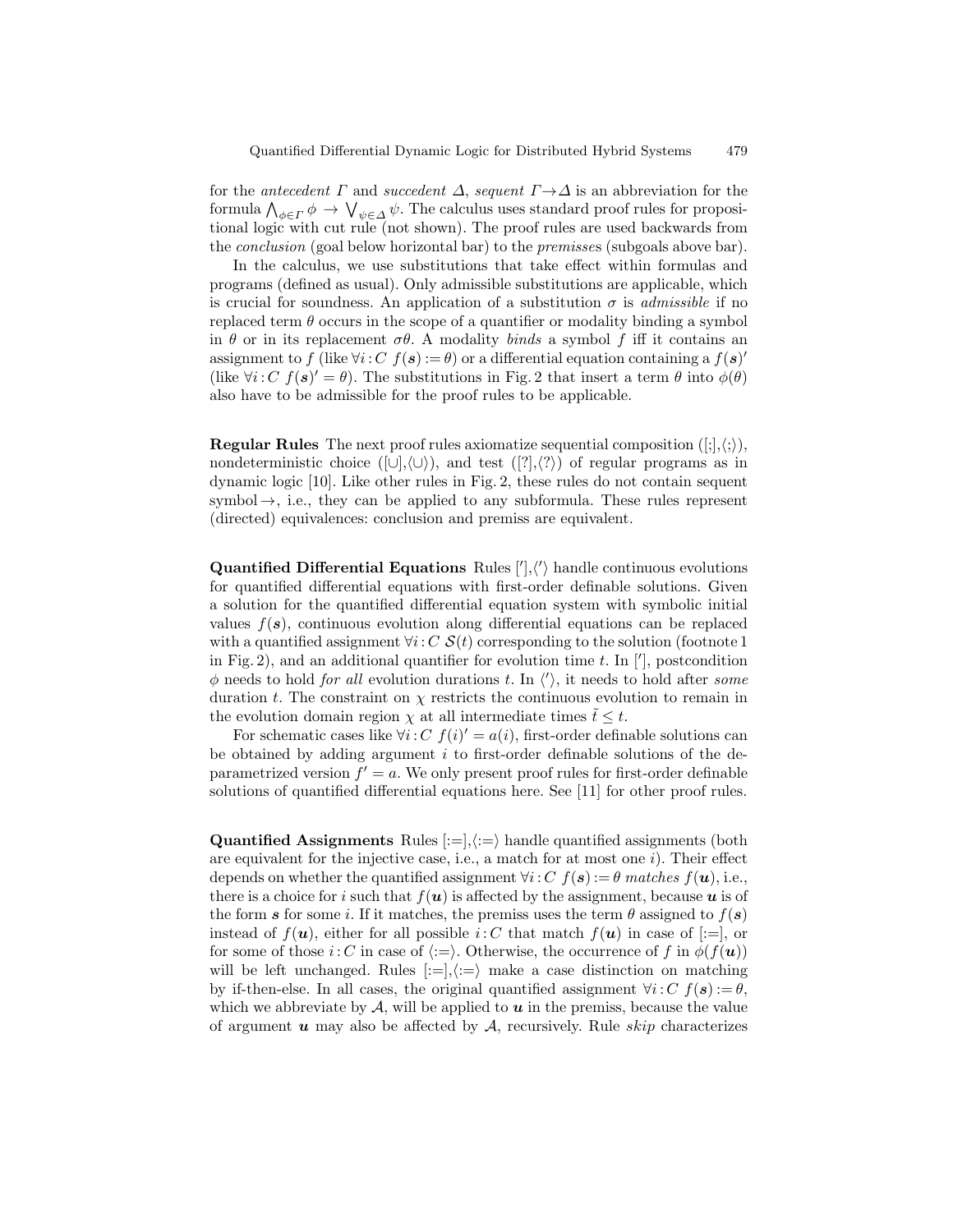([;]) [α][β]φ [α; β]φ (h;i) hαihβiφ hα; βiφ ([∪]) [α]φ ∧ [β]φ [α ∪ β]φ (h∪i) hαiφ ∨ hβiφ hα ∪ βiφ ([?]) χ → ψ [?χ]ψ (h?i) χ ∧ ψ h?χiψ ([0 ]) ∀t≥0 (∀0≤t˜≤t[∀i: C S(t˜)]χ) → [∀i: C S(t)]φ [∀i: C f(s) <sup>0</sup> = θ & χ]φ 1 (h 0 i) ∃t≥0 (∀0≤t˜≤th∀i: C S(t˜)iχ) ∧ h∀i: C S(t)iφ h∀i: C f(s) <sup>0</sup> = θ & χiφ 1 ([:=]) if ∃i: C s = [A]u then ∀i: C (s = [A]u → φ(θ)) else φ(f([A]u)) fi φ([∀i: C f(s) := θ]f(u)) 2 (h:=i) if ∃i: C s = hAiu then ∃i: C (s = hAiu ∧ φ(θ)) else φ(f(hAiu)) fi φ(h∀i: C f(s) := θif(u)) 2 (skip) Υ([∀i: C f(s) := θ]u) [∀i: C f(s) := θ]Υ(u) 3 (ex) true ∃n : C ∃ (n) = 0 ([:∗]) ∀j : C φ(θ) [∀j : C n := θ]φ(n) (h:∗i) ∃j : C φ(θ) h∀j : C n := θiφ(n) (∃r) Γ→φ(θ), ∃x φ(x), ∆ Γ→∃x φ(x), ∆ 4 (∀l) Γ, φ(θ), ∀x φ(x)→∆ Γ, ∀x φ(x)→∆ 4 (∀r) Γ→φ(f(X1, . . , Xn)), ∆ Γ→∀x φ(x), ∆ 5 (∃l) Γ, φ(f(X1, . . , Xn))→∆ Γ, ∃x φ(x)→∆ 5 (i∀) QE(∀X, Y (if s = t then Φ(X)→Ψ(X) else Φ(X)→Ψ(Y ) fi)) Φ(f(s))→Ψ(f(t)) 6 (i∃) QE(∃X V i (Φi→Ψi)) Φ1→Ψ<sup>1</sup> . . . Φn→Ψ<sup>n</sup> 7 ([]gen) φ→ψ Γ, [α]φ→[α]ψ, ∆ (higen) φ→ψ Γ,hαiφ→hαiψ, ∆ (ind) φ→[α]φ Γ, φ→[α<sup>∗</sup>]φ, ∆ (con) v > 0 ∧ ϕ(v) → hαiϕ(v − 1) Γ, ∃v ϕ(v)→hα<sup>∗</sup>i∃v≤0 ϕ(v), ∆ 8

<sup>1</sup> t, t are new variables,  $\forall i: C \mathcal{S}(t)$  is the quantified assignment  $\forall i: C \mathcal{f}(s) := y_s(t)$  with solutions  $y_s(t)$  of the (injective) differential equations and  $f(s)$  as initial values.

<sup>2</sup> Occurrence  $f(\boldsymbol{u})$  in  $\phi(f(\boldsymbol{u}))$  is not in scope of a modality (admissible substitution) and we abbreviate assignment  $\forall i: C \ f(s) := \theta$  by  $\mathcal{A}$ , which is assumed to be injective.<br><sup>3</sup>  $f \neq \Upsilon$  and the quantified assignment  $\forall i: C \ f(s) := \theta$  is injective. The same rule

<sup>5</sup> f is a new (Skolem) function and  $X_1, \ldots, X_n$  are all free logical variables of  $\forall x \phi(x)$ .

<sup>8</sup> logical variable v does not occur in  $\alpha$ .

Fig. 2. Rule schemata of the proof calculus for quantified differential dynamic logic.

applies for  $\langle \forall i: C \vert f(\mathbf{s}) := \theta \rangle$  instead of  $[\forall i: C \vert f(\mathbf{s}) := \theta].$ 

 $4 \theta$  is an arbitrary term, often a new logical variable.

 $6 X, Y$  are new variables of sort R. QE needs to be applicable in the premiss.

<sup>&</sup>lt;sup>7</sup> Among all open branches, the free (existential) logical variable X of sort  $\mathbb R$  only occurs in the branches  $\Phi_i \rightarrow \Psi_i$ . QE needs to be defined for the formula in the premiss, especially, no Skolem dependencies on X occur.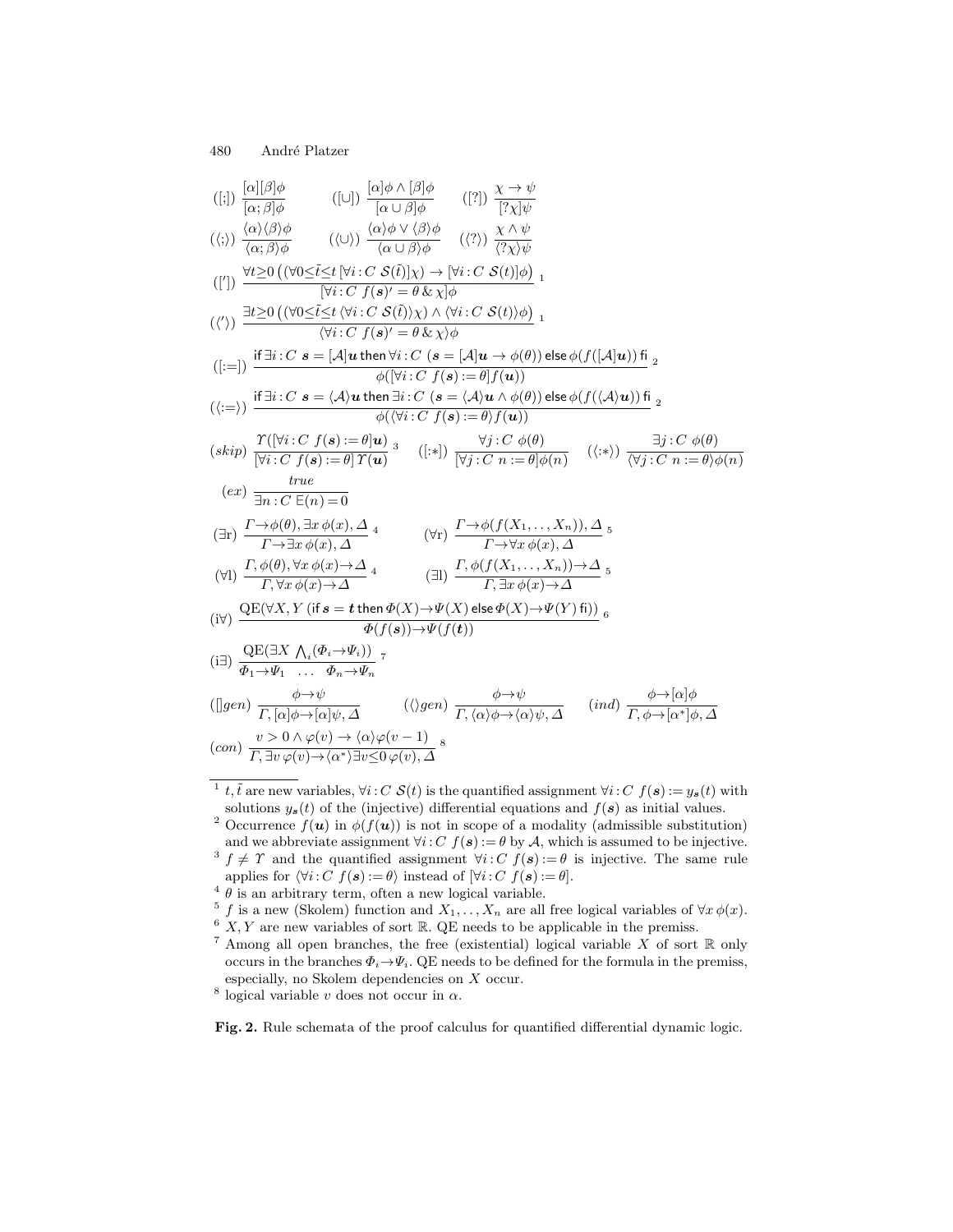that quantified assignments to f have no effect on all other operators  $\Upsilon \neq f$ (including other function symbols,  $\wedge$ , if then else fi), so that only argument u is affected by prefixing  $\mathcal A$  but  $\mathcal T$  remains unchanged.

Rules  $[:=], \langle := \rangle,$ skip also apply for assignments without quantifiers, which correspond to vacuous quantification  $\forall i: C$  where i does not occur anywhere. Rules  $[:*], \langle : \rangle$  reduce nondeterministic assignments to universal or existential quantification. For nondeterministic differential equations, see [11].

**Object Creation** Given our definition of new C as a QHP from Section 5, object creation can be proven by the other proof rules in Fig. 2. In addition, axiom  $ex$ expresses that, for sort  $C \neq \mathbb{R}$ , there always is a new object n that has not been created yet  $(E(n) = 0)$ , because domains are infinite.

Quantifiers For quantifiers, we cannot just use standard rules [18], because these are for uninterpreted first-order logic and work by instantiating quantifiers, eagerly as in ground tableaux or lazily by unification as in free variable tableaux [18]. Qd $\mathcal{L}$  is based on first-order logic interpreted over the reals [19]. A formula like  $\exists a : \mathbb{R} \ \forall x : \mathbb{R} \ (x^2 + a > 0)$  cannot be proven by instantiating quantifiers but is still valid for reals. Unfortunately, the decision procedure for real arithmetic, quantifier elimination (QE) in the theory of real-closed fields [19], cannot be applied to formulas with modalities either, because these are quantified reachability statements. Even in discrete dynamic logic, quantifiers plus modalities make validity  $\Pi_1^1$ -complete [10]. Also QE cannot handle sorts  $C \neq \mathbb{R}$ .

Instead, our  $Qd\mathcal{L}$  proof rules combine quantifier handling of many-sorted logic based on instantiation with theory reasoning by QE for the theory of reals. Figure 2 shows rules for quantifiers that combine with decision procedures for real-closed fields. Classical instantiation is sound for sort R, just incomplete.

Rules  $\exists r$  and  $\forall l$  instantiate with arbitrary terms  $\theta$ , including a new free variable X, where  $\exists r$  and  $\forall l$  become the usual  $\gamma$ -rules [18, 17]. Rules  $\forall r$  and  $\exists l$  correspond to the  $\delta$ -rule [18]. As in our previous work [5], rules i $\forall$  and i $\exists$ reintroduce and eliminate quantifiers over  $\mathbb R$  once  $\mathrm{QE}$  is applicable, as the remaining constraints are first-order in the respective variables. Unlike in previous work, however, functions and different argument vectors can occur in  $Qd\mathcal{L}$ . If the argument vectors s and t in i $\forall$  have the same value, the same variable X can be reintroduced for  $f(\mathbf{s})$  and  $f(\mathbf{t})$ , otherwise different variables  $X \neq Y$  have to be used. Rule i∃ merges all proof branches containing (existential) variable  $X$ , because  $X$  has to satisfy all branches simultaneously. It thus has multiple conclusions. See [5] for merging and for lifting QE to the presence of function symbols, including formulas that result from the base theory by substitution.

Global Rules The rules in the last block depend on the truth of their premisses in all states reachable by  $\alpha$ , thus the context  $\Gamma$ ,  $\Delta$  cannot be used in the premiss. Rules  $[gen,\langle\rangle\rangle\$ gen are Gödel generalization rules and ind is an induction schema for loops with *inductive invariant*  $\phi$  [10]. Similarly, *con* generalizes Harel's convergence rule [10] to the hybrid case with decreasing variant  $\varphi$  [5].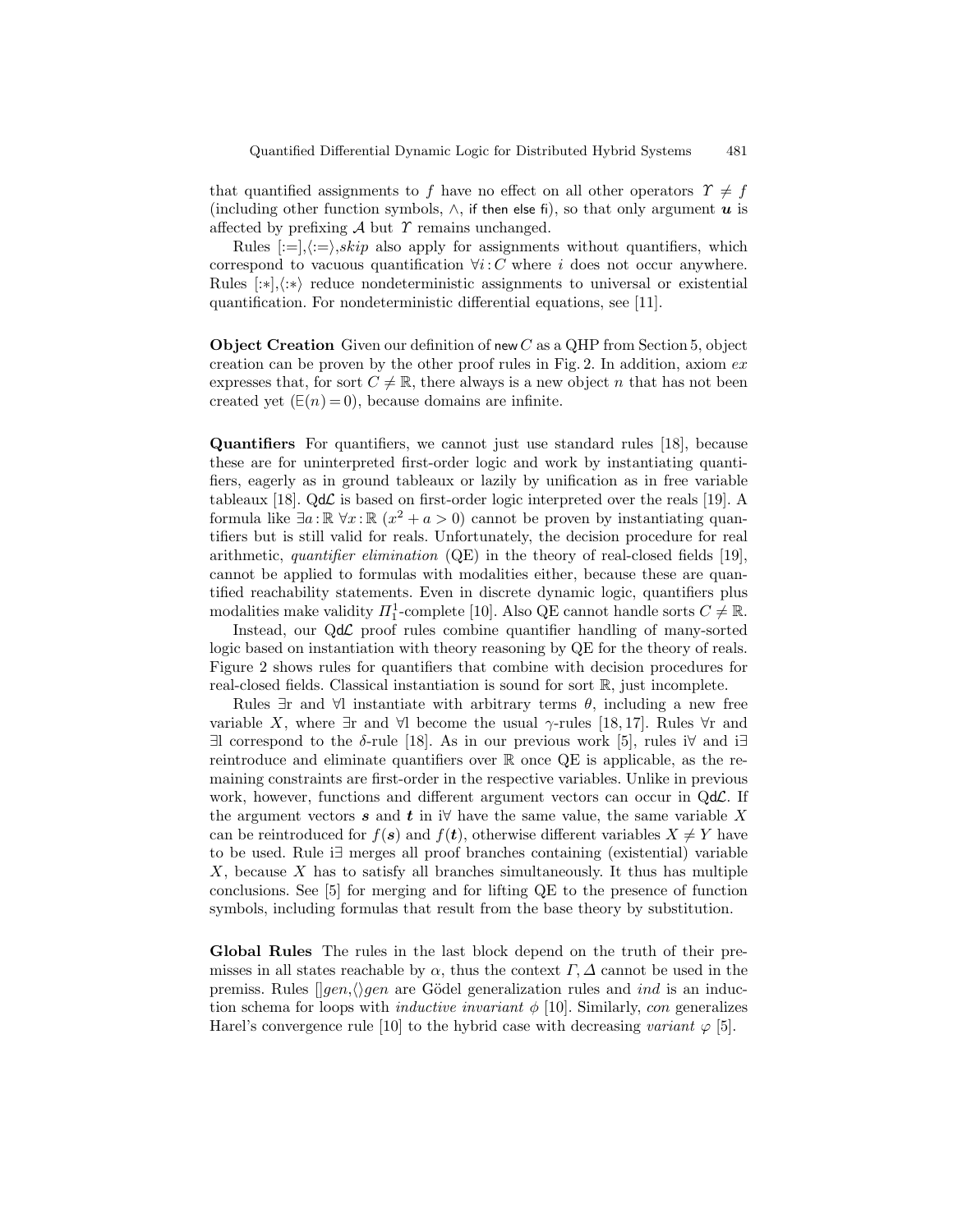## 7 Soundness and Completeness

The verification problem for distributed hybrid systems has three independent sources of undecidability. Thus, no verification technique can be effective. Hence,  $Qd\mathcal{L}$  cannot be effectively axiomatizable. Both its discrete and its continuous fragments alone are subject to Gödel's incompleteness theorem [5]. The fragment with only structural and dimension-changing dynamics is not effective either, because it can encode two-counter machines. The standard way to show adequacy of proof calculi for problems that are not effective is to prove completeness relative to an oracle for handling a fragment of the logic. Unlike in Cook/Harel relative completeness for discrete programs [10], however,  $Qd\mathcal{L}$  cannot be complete relative to the fragment of the data logic  $(\mathbb{R})$ , because real arithmetic is decidable. Instead, we prove that our  $Qd\mathcal{L}$  calculus is a complete axiomatization relative to an oracle for the fragment of  $Qd\mathcal{L}$  that has only quantified differential equations in modalities. We replace rules  $\langle \cdot \rangle$ ,  $\langle \cdot \rangle$  with an oracle and show that the  $Qd\mathcal{L}$  calculus would be complete if only we had complete replacements for  $[1], \langle \rangle$ . The calculus completely lifts *any* approximation of this oracle to the full  $Qd\mathcal{L}$ !

**Theorem 1 (Axiomatization).** The calculus in Fig. 2 is a sound and complete axiomatization of  $Qd\mathcal{L}$  relative to quantified differential equations; see [20].

This shows that properties of distributed hybrid systems can be proven to exactly the same extent to which properties of quantified differential equations can be proven. Proof-theoretically, the  $Qd\mathcal{L}$  calculus completely lifts verification techniques for quantified continuous dynamics to distributed hybrid dynamics.

# 8 Distributed Car Control Verification

With the QdC calculus and the compatibility condition  $\mathcal{M}(i, j)$  from eqn. (2), we can easily prove collision freedom in the distributed car control system (3):

$$
(\forall i, j : C! \mathcal{M}(i, j)) \rightarrow
$$
  
 
$$
[(n := new C; ?\forall i : C! \mathcal{M}(i, n); \forall i : C! (x(i)^{\prime\prime} = a(i)))^*] \forall i \neq j : C! x(i) \neq x(j)
$$

See [20] for a formal  $Qd\mathcal{L}$  proof of this  $Qd\mathcal{L}$  formula, which proves collision freedom despite dynamic appearance of new cars, following the pattern of (1).

## 9 Conclusions

We have introduced a system model and semantics for dynamic distributed hybrid systems together with a compositional verification logic and proof calculus. We believe this is the *first formal verification approach for distributed hybrid* dynamics, where structure and dimension of the system can evolve jointly with the discrete and continuous dynamics. We have proven our calculus to be a sound and complete axiomatization relative to quantified differential equations.